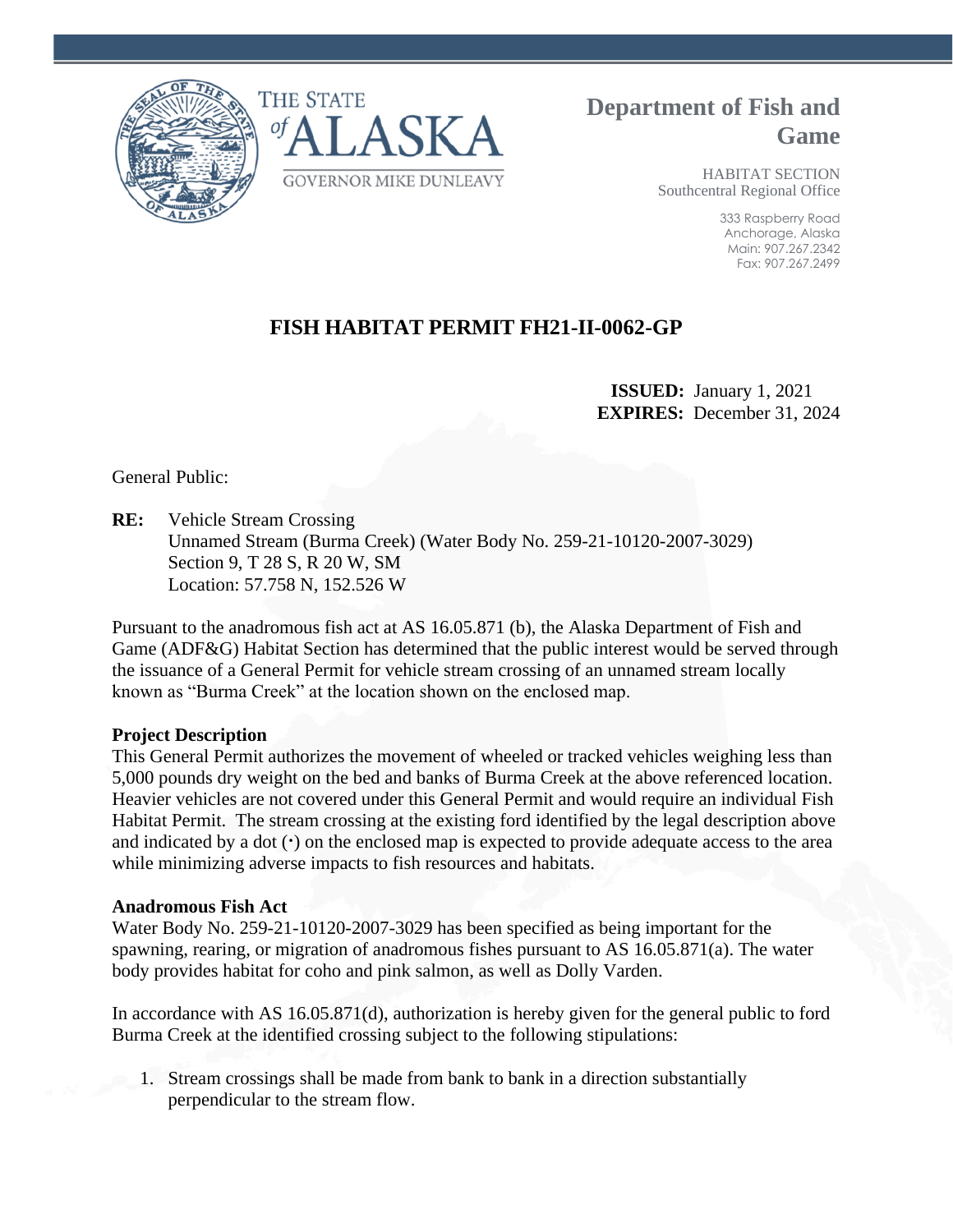- 2. Stream crossings shall be made only at locations with gradually sloping banks. There shall be no crossings at locations with sheer or cut banks.
- 3. Streambanks and streambeds shall not be altered or disturbed in any way to facilitate crossings.
- 4. Vehicles shall not be parked in open water. Parking below ordinary high water is authorized only on frozen surfaces or exposed gravel bars.
- 5. Vehicles shall not be refueled or serviced below ordinary high water. Vehicles leaking oil or other hazardous substances are prohibited from crossing the creek.
- 6. This permit must be retained onsite during stream crossing activities.

### **Permit Terms**

The vehicle owner and the operator, or the legal guardian of minor dependents, is responsible for the actions of persons who participate in the approved activity. For any activity that significantly deviates from this approval, the responsible party shall notify the Habitat Section and obtain written approval in the form of an individual permit before beginning the activity. Any action taken that increases the scope of the activity or that negates, alters, or minimizes the intent or effectiveness of any stipulation contained in this general permit will be deemed a significant deviation from the approved activity. The final determination as to the significance of any deviation and the need for an individual permit is the responsibility of the Habitat Section. Therefore, it is recommended that the Habitat Section be consulted immediately when a deviation from the approved activity is being considered.

This letter constitutes a General Permit issued under the authority of AS 16.05.871. Please be advised that this determination applies only to activities regulated by the Habitat Section; other agencies also may have jurisdiction under their respective authorities. This determination does not relieve you of your responsibility to secure other permits; state, federal, or local. You are still required to comply with all other applicable laws.

In addition to the penalties provided by law, this General Permit may be terminated or revoked for failure to comply with its provisions or failure to comply with applicable statutes and regulations. The department reserves the right to require mitigation measures to correct disruption to fish and game created by the project and which was a direct result of the failure to comply with this permit or any applicable law.

The recipient of this General Permit shall indemnify, save harmless, and defend the department, its agents, and its employees from any and all claims, actions, or liabilities for injuries or damages sustained by any person or property arising directly or indirectly from permitted activities or your performance under this General Permit. However, this provision has no effect if, and only if, the sole proximate cause of the injury is the department's negligence.

You may appeal this permit decision relating to AS 16.05.871 in accordance with the provisions of AS 44.62.330-630.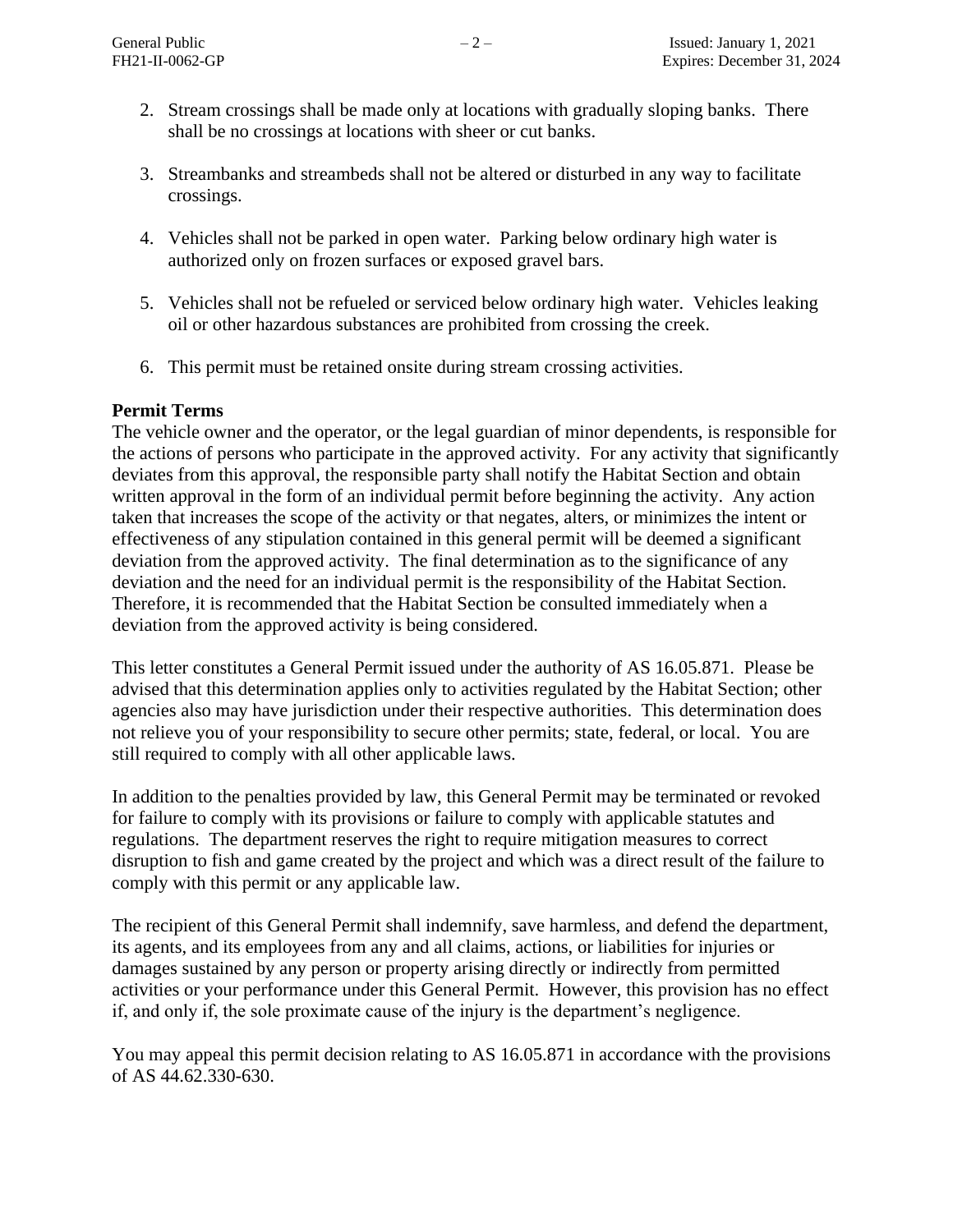Please direct questions about this permit to the Habitat Section at 267-2342 or dfg.hab.infoanc@alaska.gov.

Sincerely, Doug Vincent-Lang Commissioner

on Benkost

By Ron Benkert Southcentral Regional Supervisor

Enclosures: Vehicle Stream Crossing Map

Email cc:

A. Ott, ADF&G N. Svoboda, ADF&G T. Polum, ADF&G ARP Coordinator, ADF&G J. Rypkema, ADEC C. Larson, ADNR M. Slife, KIB AWT, Kodiak USACE, Regulatory